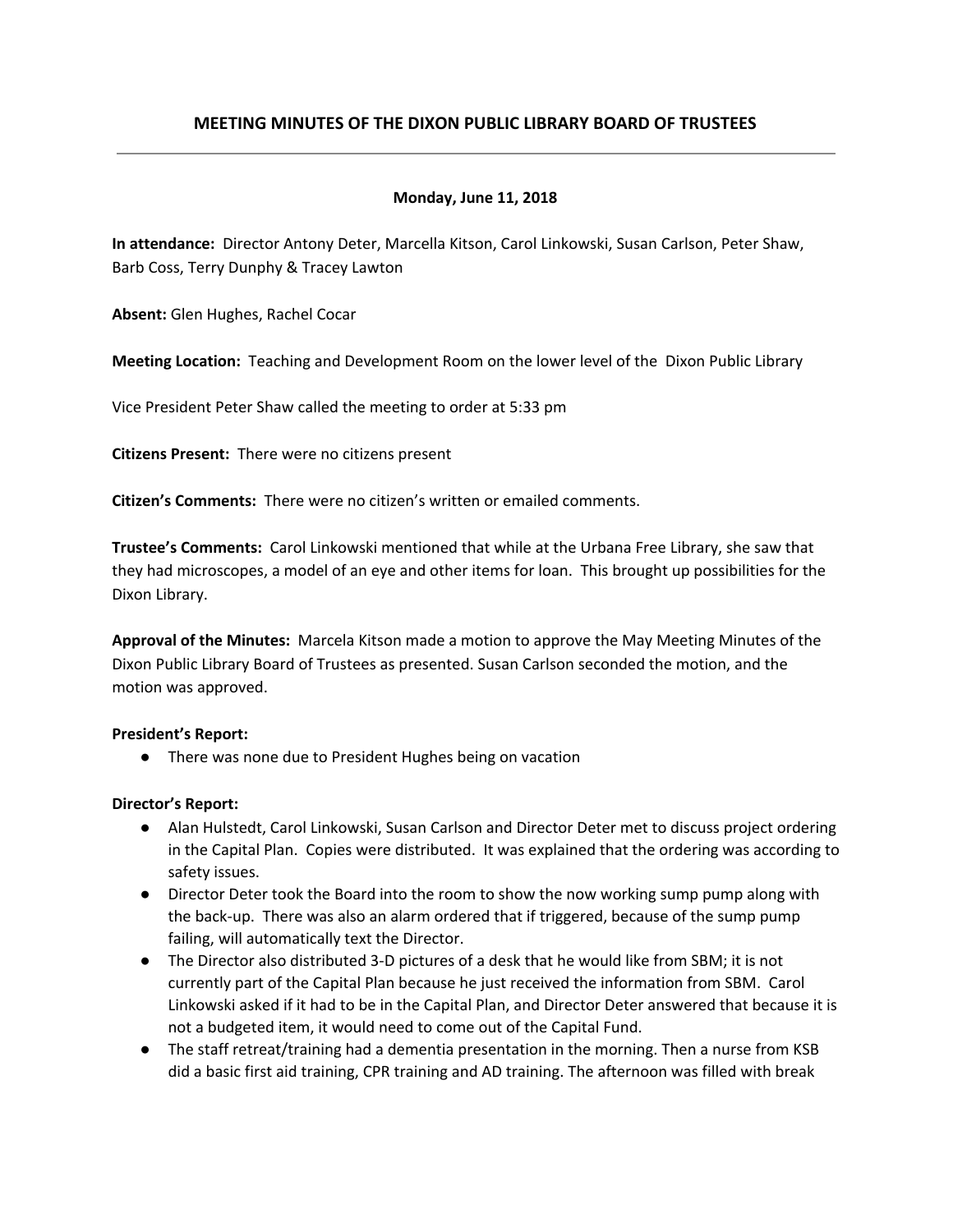out sessions. The day provided both education and comradery that have the staff enthusiastic about many of the ideas.

● There has been a decrease in youth books being checked out. Director Deter will discuss with staff after the Summer Reading Program is over what to do about the decrease. In addition, using the new WIFI counters, it showed 604 people have used our WIFI and several used the WIFI on Sundays even with the Library closed.

# **Treasurer's Report:**

Terry Dunphy changed one of the CDs and realized that only her name was on the CD. As per the resolution passed earlier in the year, all of the current officers names were added onto the CD. Carol Linkowski made a motion to ratify the Treasurer's Report for May. Barb Coss seconded the motion and a verbal vote was taken:

Terry Dunphy: aye Peter Shaw: aye Barb Coss: aye Carol Linkowski: aye Susan Carlson: aye Marcella Kitson: aye Tracey Lawton: aye The motion was carried.

**Invoices and Expenditures:** Susan Carlson made a motion to ratify the Library Invoices and Expenditures for May. Marcella Kitson seconded the motion and a verbal vote was taken:

Terry Dunphy: aye Peter Shaw: aye Susan Carlson: aye Carol Linkowski: aye Barb Coss: aye Marcella Kitson: aye Tracey Lawton: aye

The motion was carried.

# **Committee Reports:**

- ❖ **Finance and Budget:** none
- ❖ **Building and Grounds:** This will be covered in the agenda later.
- ❖ **Personnel and Salary:** This will be covered in the agenda later.
- ❖ **By-Laws, Policies, and Procedures:** none
- ❖ **Technology and Technology Resources:** none

**Unfinished Business:**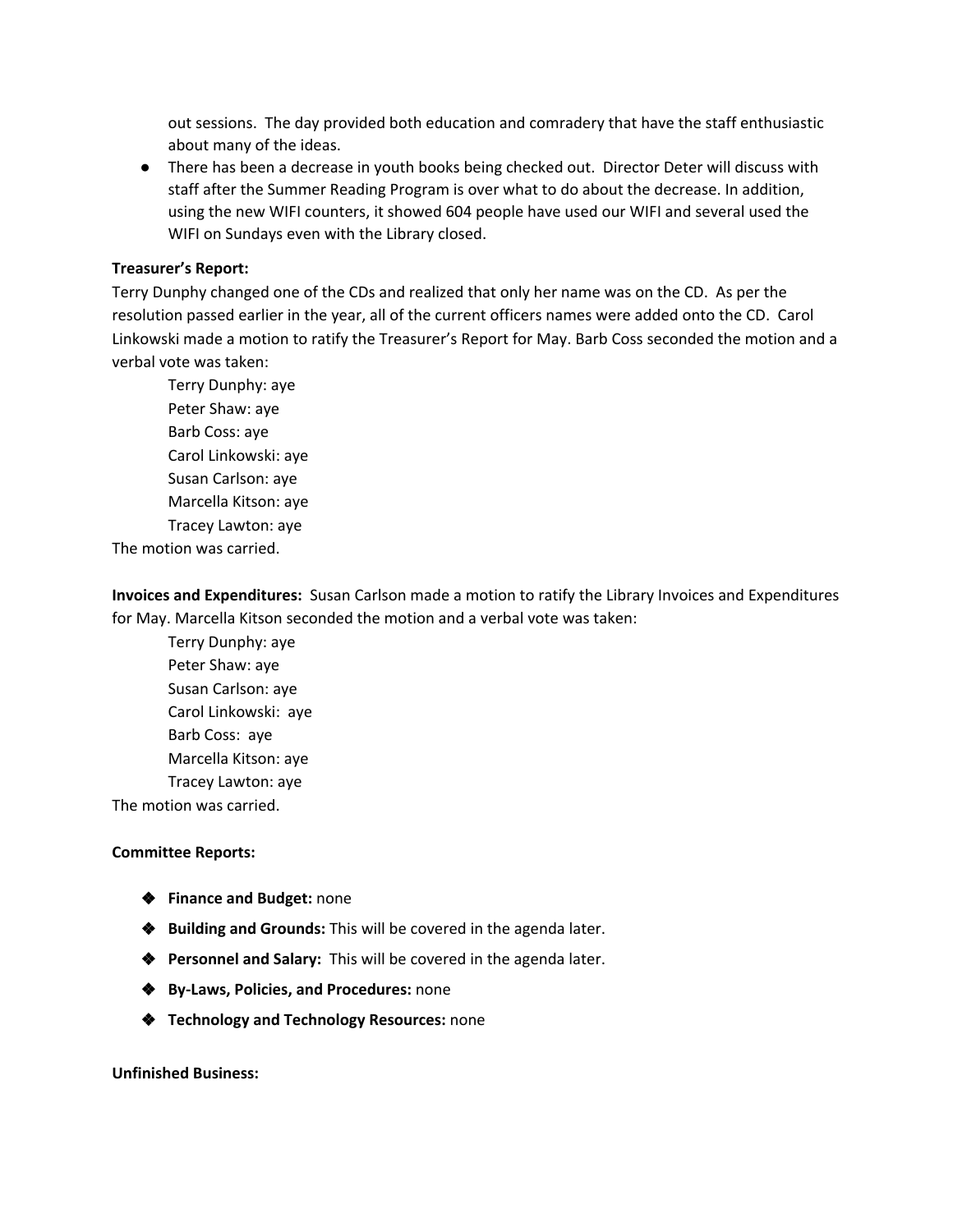- The Nominations Committee has reported that all current officers agreed to continue on for next year.
- The evaluation document was tabled by Peter Shaw as acting president because Amanda Bradshaw was not able to meet, largely due to circumstances arising from the shooting at Dixon High School.
- Section 6, part E dealing with fines has 3 suggested changes. The first is that both adult and youth borrowing and computer privileges will be suspended at \$10. Second #3 would be removed from the policy. In addition, youth patrons would be able to pay off their fines with a "Read Off" contract. There was some concern that parents will fill out the contract without the reading being done; however, Director Deter said that both he and the staff agree that the library is offering a way for youth to continue to use the library, and the risk is worth having youth continue to use the Library. Section 6, part F dealing with collections was discussed. The use of a collection agency was brought up again. It was suggested that patrons with enough overdue materials may be charged a fee of \$10 to cover the cost of the agency. Currently, there is close to \$15,000 of materials missing from the Library. The goal is to get the materials back. Susan Carlson made a motion that the suggested changes in Section 6, part E, including the fine amount being moved to \$10, and part F be ratified. Terry Dunphy seconded the motion, and the motion was carried.

# **New Business:**

- Carol Linkowski moved to accept the nominations presented by the Nominations Committee. Marcella Kitson seconded the motion, and the motion was carried. After the vote, all officers from last year were re-elected. Officers will be:
	- President: Glen Hughes Vice President: Peter Shaw Secretary: Tracey Lawton Treasurer: Terry Dunphy
- Non-resident card offering and fee was discussed. Using the formula, the new amount for non-resident card would be \$72.28. Carol Linkowski made a motion to continue to offer non resident library cards at \$70 per year beginning January 1, 2019. Marcella Kitson seconded this, and the motion was carried.
- As stated earlier, the projects for the Capital Plan for 2018-2019 have been ordered according to priority. The furniture for the director's office is not included in the amount for the presented Capital Plan. Since the plan was made, the air conditioner in the Teaching and Developing Room began leaking freon. There are no parts available and it is illegal to refill a leaking air conditioner with freon, so the Director will get estimates for a replacement unit. After looking at the expenditures, it was recommended that money be moved from the Restricted Fund to the Reserve Capital Fund. Carol Linkowski moved to add the Director's furniture to the Capital Plan and accept the draft of the Capital Plan with the modification. Barb Coss seconded the motion, and the motion carried. Carol Linkowski moved to transfer \$35,000 from the Restricted Fund to the Capital Fund. Susan Carlson seconded it. A verbal vote was taken.

Terry Dunphy: aye